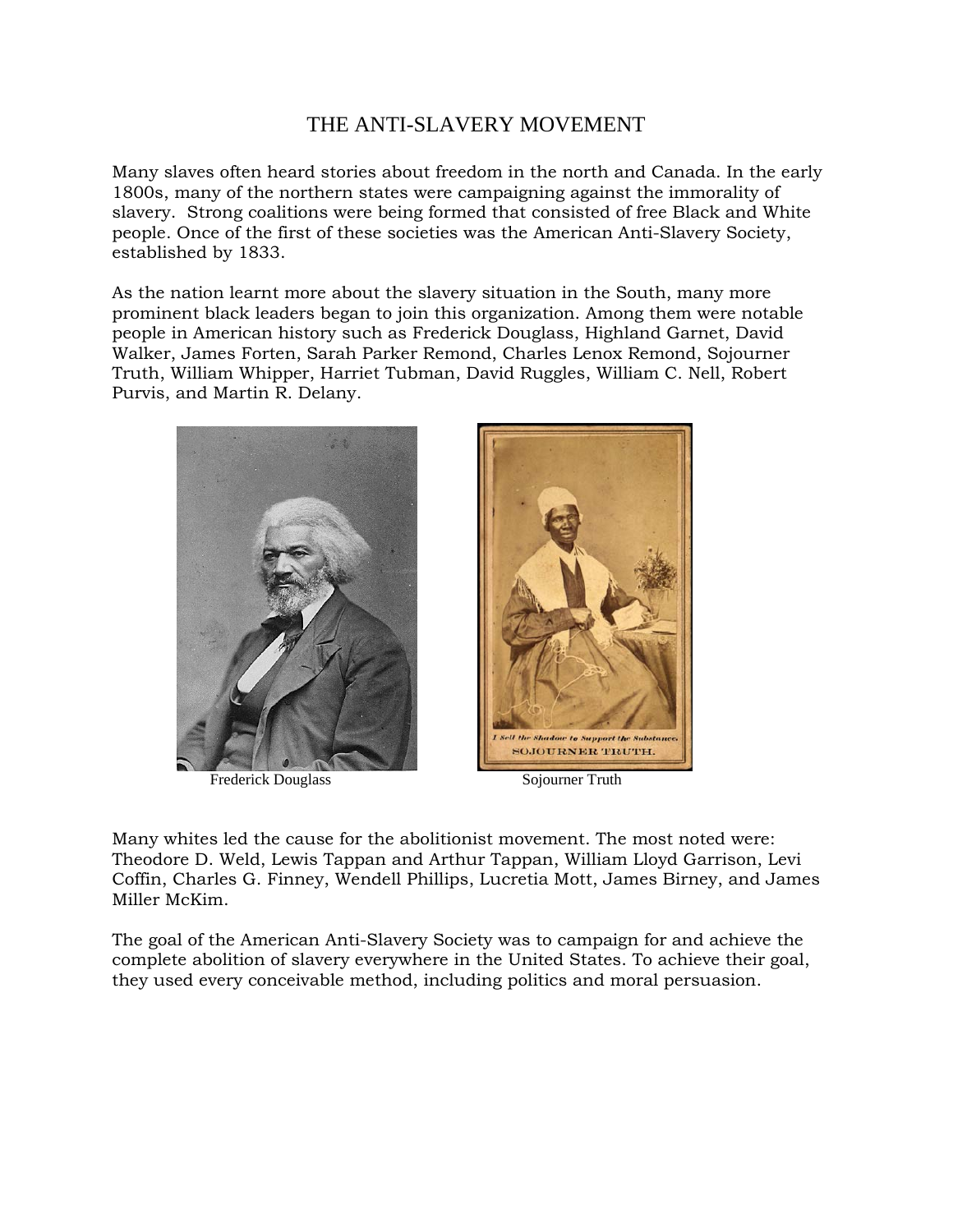## THE UNDERGROUND RAILROAD

Many of the abolitionists endorsed a secret movement that had formed that helped the African slaves escape to freedom. The Underground Railroad was created to help these slaves escape to the north and Canada. It created a series of hidden routes and trails that the slaves used at night. To navigate they followed the bright north star. In addition there were safe houses, known as "stations" - where a light in the window would be an indicator of a slave hideaway.

Some slaves were hidden in barns or behind secret wall passages in these homes. The leader who knew the way was called the "conductor." The "station masters" were in most cases free people of color or wealthy white benefactors who provided food, shelter, or money along the way for the escaping runaways.

The most skilled and successful "conductor" of the Underground Railroad was Harriet Tubman. She was credited with leading over 300 runaways to freedom. Amazingly, in order to assist these people, she had to make a total of 19 trips through the south. It was later stated that she never lost a "passenger" on these risky escape routes.



Harriet Tubman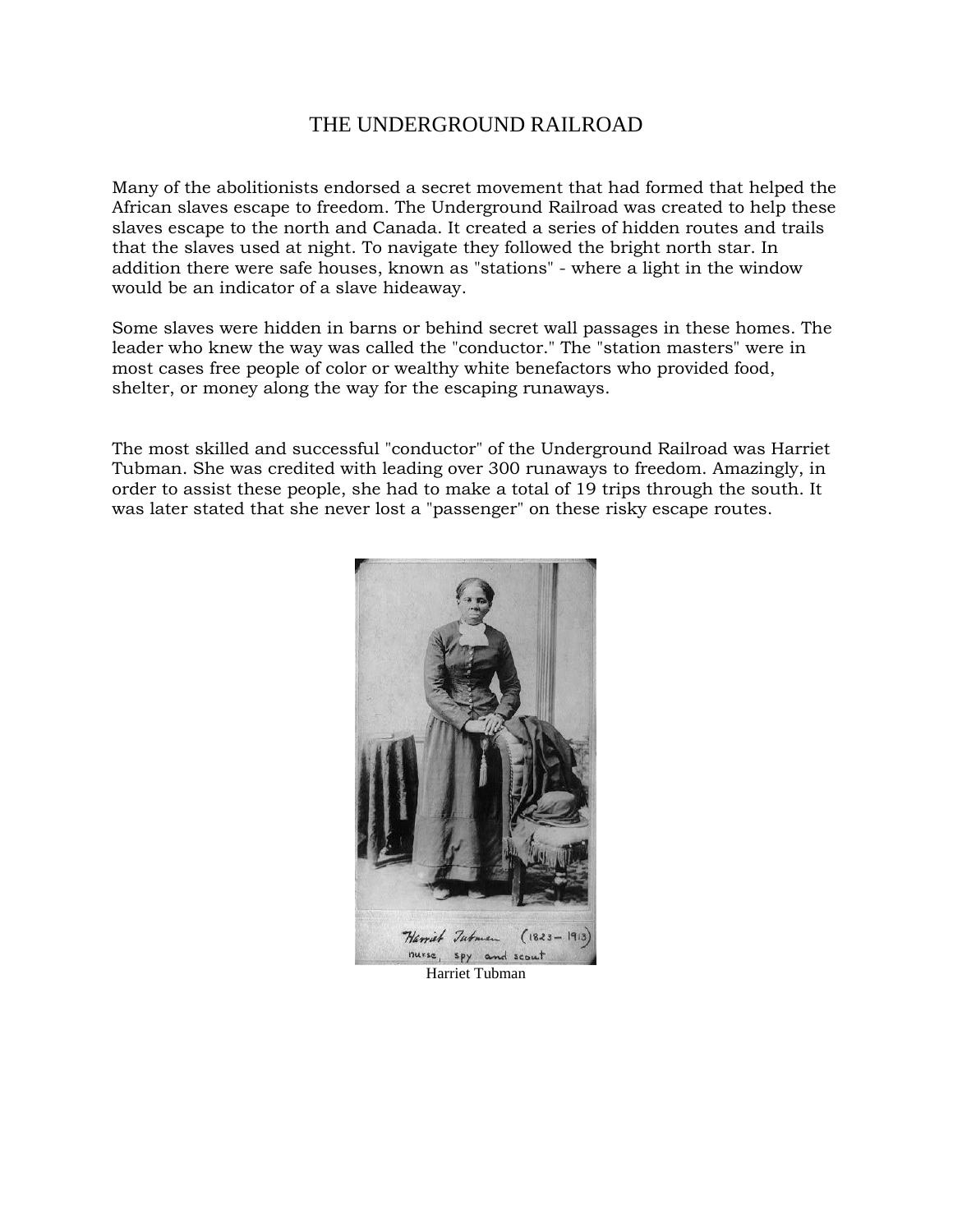The Underground Railroad, from 1800 up until the end of 1865, assisted more than 40,000 slaves to freedom up north and into Canada. Raymond Bial's book, *The Underground Railroad*, published in 1995, depicted the essence both in text and with superb pictures of those mystical hidden passageways which made up the Underground Railroad.